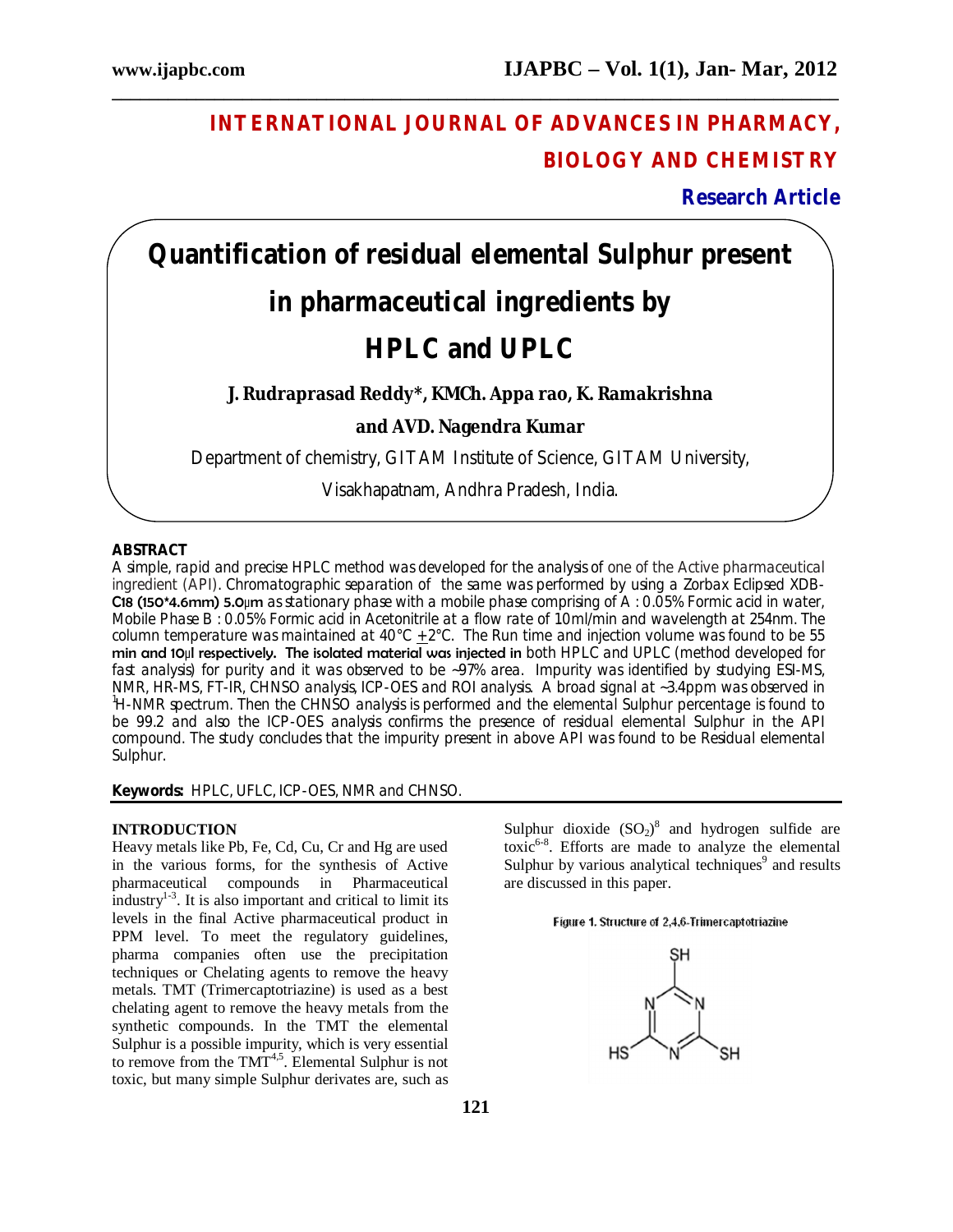#### **Chemicals and Reagents**

Trimercaptotriazine technical grade materials were purchased from Merck and Sulphur standard from Sigma Aldrich. The HPLC grade acetonitrile and methanol were purchased from Merck (Darmstadt, Germany). Water was prepared using Millipore Milli-Q Plus water purification system (Bedford, MA, USA). Formic acid HPLC grades were purchased from Qualigens (Mumbai, India).

#### **Equipment**

- 1) Liquid chromatography was carried out on a Agilent technology HPLC system equipped with UV detector. The output signal was monitored and processed using Chemistation software. The chromatographic column used was Zorbax Eclipse XDB C18, length 150 mm, internal diameter 4.6 mm with 3.5µm particle size.
- 2) Liquid chromatography was carried out on a Shimadzu UFLC system equipped with UV detector. The output signal was monitored and processed using Shimadzu LC solutions software. The chromatographic column used was Shim pack XR ODS-II length 100 mm, internal diameter, 3 mm with 2.2 lm particle size.

#### **Chromatographic conditions**

In first section of study, isocratic mode of LC was used with mobile phase containing a mixture of 0.05% acidic modifier (or volatile reagent) in a mixture of water and acetonitrile. The flow rate of mobile phase was 1.0 mL/min. The column temperature was maintained at 40\_ C and the

detection was monitored at a wavelength of 254 nm. Samples were prepared in methanol at the concentration of 0.4 mg/mL. Injection volume was 10 µL. The run time for each set of injections was varied till last compound was eluted, but maximum 55 min in HPLC chromatogram. In second section of study, chromatographic conditions were changed as per the experimental design. Other chromatographic conditions remained as below.

#### **1. OBJECTIVE**

**\_\_\_\_\_\_\_\_\_\_\_\_\_\_\_\_\_\_\_\_\_\_\_\_\_\_\_\_\_\_\_\_\_\_\_\_\_\_\_\_\_\_\_\_\_\_\_\_\_\_\_\_\_\_\_\_\_\_\_\_\_\_\_\_\_\_\_\_\_\_\_\_\_\_\_\_\_\_**

This report describes the structural identification of one impurity present Pharmaceutical ingredient sample which elutes at very non-polar by using RP HPLC method.

#### **2. BACKGROUND**

Pharmaceutical ingredient material was manufactured by using lab optimized modified process. Process is optimized with Trimercaptotriazine treatment to remove column operations used for removal of residual palladium and enhance the quality of API. The material was analysed as per the below chromatographic conditions. During analysis, it was observed that one non-polar impurity was eluting at very late retention time (even after method run time) and interfered in next run.

#### **3. EXPERIMENTAL**

To investigate the interference of impurity in consecutive runs, the sample was run for extended time by increasing the gradient programme for organic phase. By using this modified run time, gradient method, and the sample shown an unknown impurity. The sample was then analysed by LC-MS to identify the structure/ molecular formula, but the impurity was not ionized in both the negative and positive ionization modes.

|                        | The include actually for recutational by ECNID are as follows- |
|------------------------|----------------------------------------------------------------|
| Column                 | Zorbax Eclipsed XDB-C18 (150 $*4.6$ mm) 5.0 $\mu$ m            |
| Mobile phase           | A: 0.05% Formic acid in water                                  |
|                        | B: 0.05% Formic acid in acetonitrile                           |
| Gradient (Time/%B) :   | $0/45$ , 15/65, 30/75, 50/75, 50.1/45, 55/45.                  |
| Runtime                | $55 \text{ min}$                                               |
| Flow                   | $1.0 \text{ mL/min}$                                           |
| Detection wavelength : | $254 \text{ nm}$                                               |
| Injection volume       | 10 <sub>u</sub>                                                |
| Column temperature :   | $40^{\circ}C + 2^{\circ}C$                                     |
| Diluent                | Methanol                                                       |
| Sample conc.           | $0.4 \text{ mg/mL}$                                            |
| <b>Retention Time</b>  | $12.8 \text{ min.}$                                            |

#### **The method details for identification by LCMS are as follows-**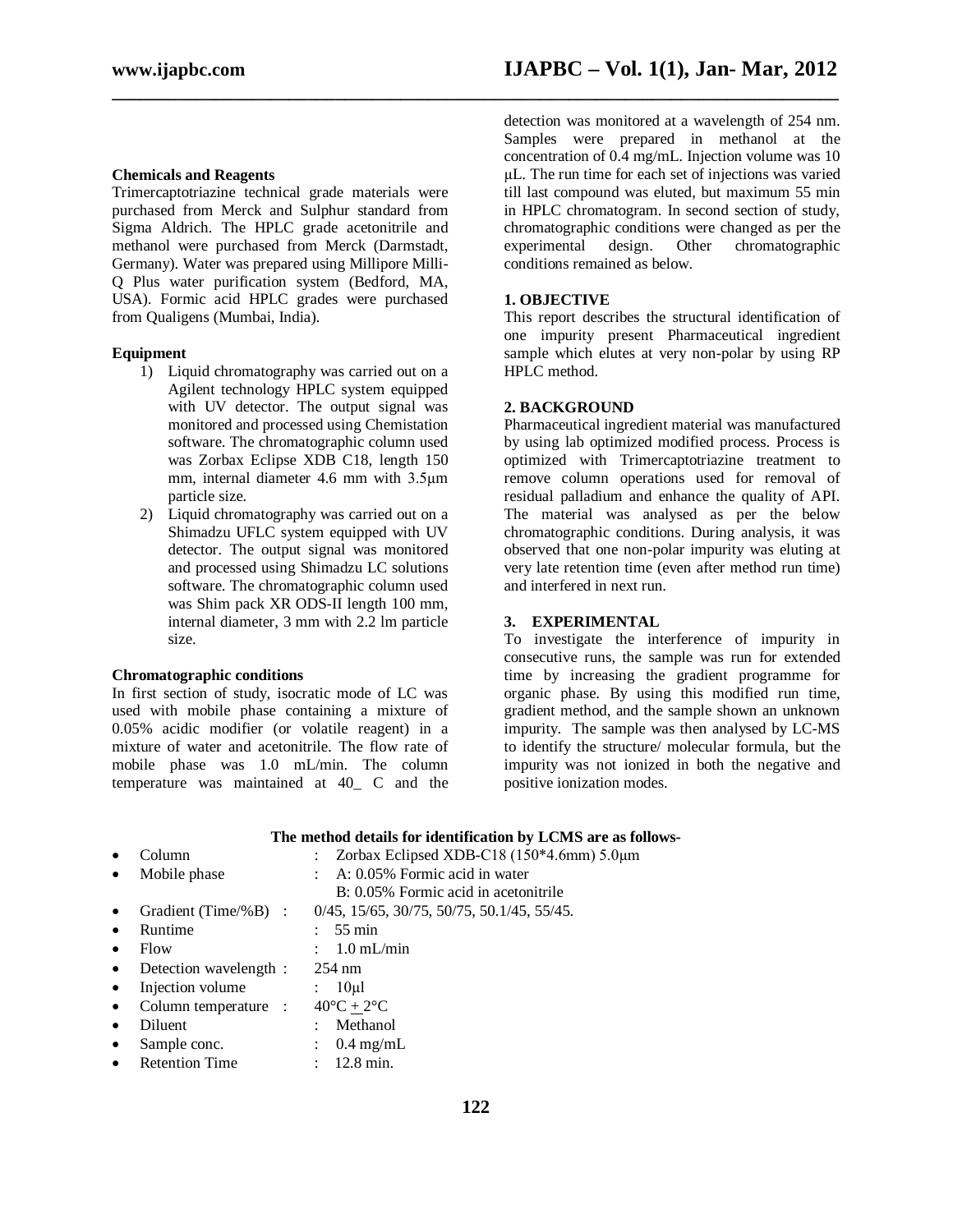

**Fig. 2: HPLC chromatogram Unknown impurity was observed in the modified method**

R&D has developed the method for removal of this impurity by using Hexane slurry wash, wherein it was significantly removed from ~0.9% level to less than 0.05%. This impurity was recovered from the reprocessed ML's by adding dichloromethane and isolated as solid material.

#### **4. IDENTIFICATION OF IMPURITY**

The isolated material was injected in HPLC for purity and it was observed to be ~97% area. It was then submitted to several other tests for identification. The details and observations are mentioned below

#### **4.1. ESI-MS**

ESI-MS analysis was carried out for the isolated impurity in positive and negative ionization modes, the data was not observed conclusive.

# **4.2. NMR**

<sup>1</sup>H-NMR analysis was performed for this isolated non-polar impurity. No significant signals were observed in CDCl<sub>3</sub> solvent with  $D_2O$  exchange.

#### **4.3. HR-MS**

HR-MS analysis was carried out for the isolated impurity as well as acetylated derivative in positive and negative ionization modes, the data was not observed conclusive in negative mode and there was no ionization observed in positive mode.

#### **4.4. FT-IR**

FT-IR analysis is performed for this isolated impurity by making pellet with KBr and dissolving the material in CHCl<sub>3</sub>. There was no significant signal observed in FT-IR spectrum.

#### **4.5. CHNSO analysis**

As there was no clear information observed from above all techniques, this material was analyzed for CHNSO analysis. The results are as follows-

**Table 1: Results from CHNSO analysis**

| <b>Sample</b>        | $\%N$ | %C | %H | %S   | $\%$ O |
|----------------------|-------|----|----|------|--------|
| <b>Name</b>          |       |    |    |      |        |
| <b>Sample</b><br>- 7 | NF    | NF | NF | 99.2 | NF     |

Based on the above data it was concluded that only the elemental Sulphur might be present in isolated impurity.

#### **4.6. ICP-OES Analysis**

Simultaneously, the isolated impurity was analyzed for the trace metal analysis by using ICP-OES to get the information of all trace metals along with the Sulphur. The ICP-OES data is captured below-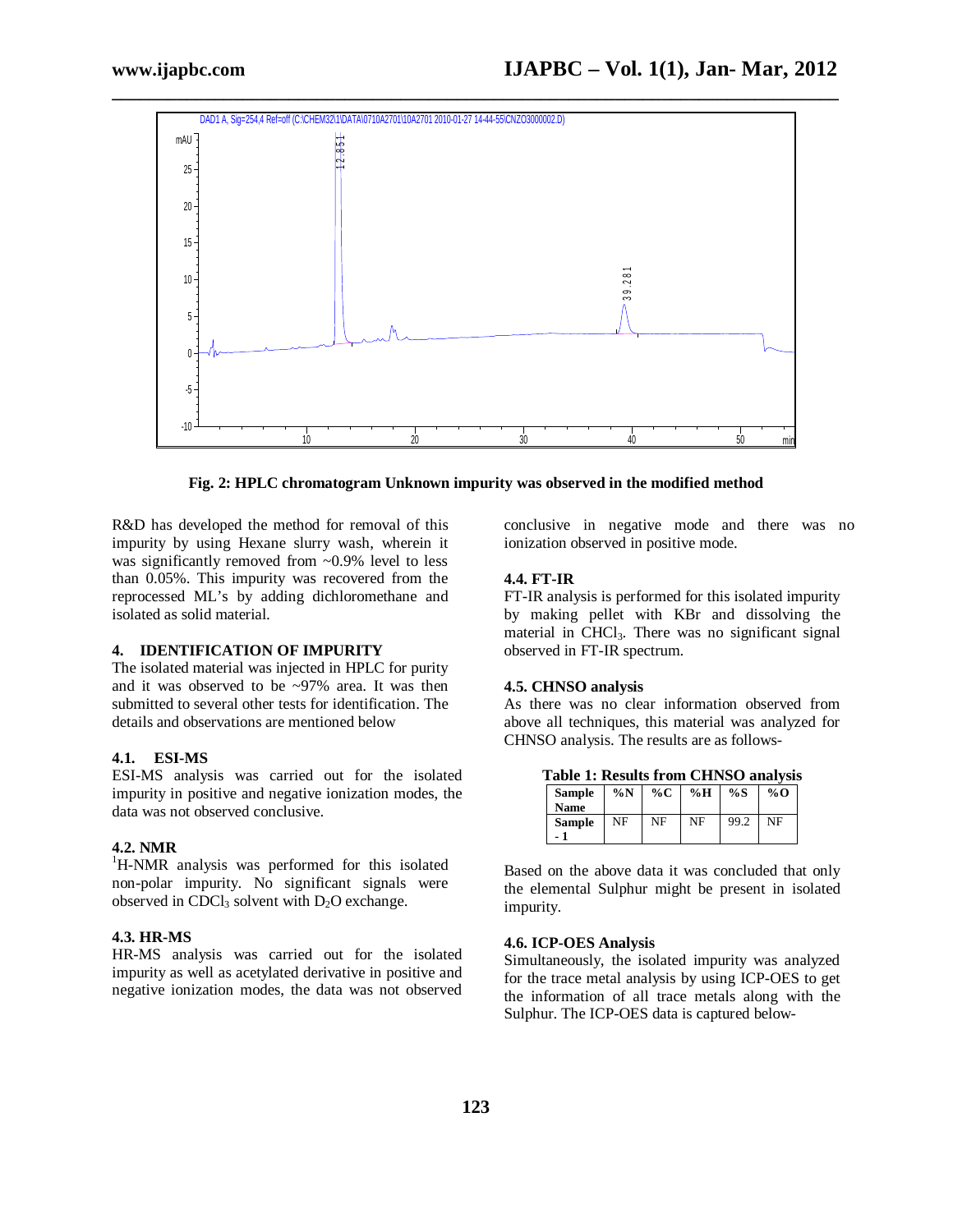| <b>Table 2: Results from ICP-OES analysis</b> |                          |      |                    |  |  |  |  |
|-----------------------------------------------|--------------------------|------|--------------------|--|--|--|--|
| S. No.                                        | <b>Elements Analysed</b> | Unit | Non polar impurity |  |  |  |  |
| 1                                             | Aluminium                | ppm  | 13.7               |  |  |  |  |
| $\overline{c}$                                | Arsenic                  | ppm  | < 0.25             |  |  |  |  |
| 3                                             | Boran                    | ppm  | 0.7                |  |  |  |  |
| $\overline{4}$                                | Cadmium                  | ppm  | < 0.25             |  |  |  |  |
| 5                                             | Cobalt                   | ppm  | < 0.25             |  |  |  |  |
| 6                                             | chromium                 | ppm  | $0.5^{\circ}$      |  |  |  |  |
| 7                                             | Copper                   | ppm  | 1.0                |  |  |  |  |
| 8                                             | Iron                     | ppm  | 18.2               |  |  |  |  |
| 9                                             | Mercury                  | ppm  | < 0.25             |  |  |  |  |
| 10                                            | Potassium                | ppm  | 0.5                |  |  |  |  |
| 11                                            | Lithium                  | ppm  | < 0.25             |  |  |  |  |
| 12                                            | Magnesium                | ppm  | 9.5                |  |  |  |  |
| 13                                            | Manganese                | ppm  | < 0.25             |  |  |  |  |
| 14                                            | Molybdenum               | ppm  | < 0.25             |  |  |  |  |
| 15                                            | Sodium                   | ppm  | 30.6               |  |  |  |  |
| 16                                            | Nickel                   | ppm  | 8.0                |  |  |  |  |
| 17                                            | Lead                     | ppm  | < 0.25             |  |  |  |  |
| 18                                            | Palladium                | ppm  | < 0.25             |  |  |  |  |
| 19                                            | Platinum                 | ppm  | < 0.25             |  |  |  |  |
| 20                                            | Ruthenium                | ppm  | < 0.25             |  |  |  |  |
| 21                                            | Sulphur                  | ppm  | 43745.5            |  |  |  |  |
| 22                                            | Antimony                 | ppm  | < 0.25             |  |  |  |  |
| 23                                            | Tin                      | ppm  | < 0.25             |  |  |  |  |
| 24                                            | Strontium                | ppm  | 0.8                |  |  |  |  |
| 25                                            | Thallium                 | ppm  | < 0.25             |  |  |  |  |
| 26                                            | Zinc                     | ppm  | 3.6                |  |  |  |  |

**Test Results**

**\_\_\_\_\_\_\_\_\_\_\_\_\_\_\_\_\_\_\_\_\_\_\_\_\_\_\_\_\_\_\_\_\_\_\_\_\_\_\_\_\_\_\_\_\_\_\_\_\_\_\_\_\_\_\_\_\_\_\_\_\_\_\_\_\_\_\_\_\_\_\_\_\_\_\_\_\_\_**

Based on the above data, Sulphur is majorly present in sample matrix and all other trace metals are below 35ppm.

#### **4.7. Residue on Ignition (ROI) analysis**

In parallel to CHNSO analysis, the material was subjected to ROI test to confirm the possibility of any residual inorganic metals in the material. The results shown that there was no residue present after ignition at 600°C.

#### **RESULTS AND DISCUSSIONS**

Based on all above tests, it was concluded that the material might be containing only or majorly residual Sulphur. It was obvious from CHNSO, and ICP-OES analysis. The ROI data confirms that the Sulphur might have oxidized in  $SO<sub>2</sub>$  and evaporated during heating at 600°C, due to which no residue was observed.

To confirm above conclusion, the process and the analytical data for various experiments was relooked. It was observed that there is a change in process with respect to treatment in place of column purification to remove palladium to acceptable level. This impurity was observed in API samples only after treatment. To know the presence of non-polar impurity in TMT, it was injected in extended HPLC

gradient conditions and it was observed that this impurity is present in TMT itself.

This was confirmed by performing the spiking studies using isolated non-polar impurity with TMT in the UFLC technique for can minimize the analysis time (\*3 times lesser) and consumption of solvents for analysis (\*6 times lower) than standard HPLC conditions, which subsequently will improve the productivity of the resources.

The UFLC chromatographic conditions method details are given below. This method can be used for the quantification of elemental sulphur after any laboratory experiment.

| Column               | : Shimpak ODS-II (100*3.0mm)                                     |
|----------------------|------------------------------------------------------------------|
|                      | $2.2 \mu m$                                                      |
| Mobile phase         | : A:Water:Acetonitrile (45:55)                                   |
|                      | B: Acetonitrile                                                  |
|                      | Gradient (Time/%B) : 0/50, 5/80, 8/100, 9.5/100, 10/50, 10.5/50. |
| Runtime              | $: 10.5$ min                                                     |
| Flow                 | : $0.7$ mL/min                                                   |
| Detection wavelength | $: 254 \text{ nm}$                                               |
| Injection volume     | : $4.0 \mu$                                                      |
| Column temperature   | : Ambient                                                        |
| Diluent              | : Methanol                                                       |
| Sample conc.         | : $0.4 \text{ mg/mL}$                                            |

It was concluded that the impurity present in TMT and pharmaceutical ingredients were eluting at same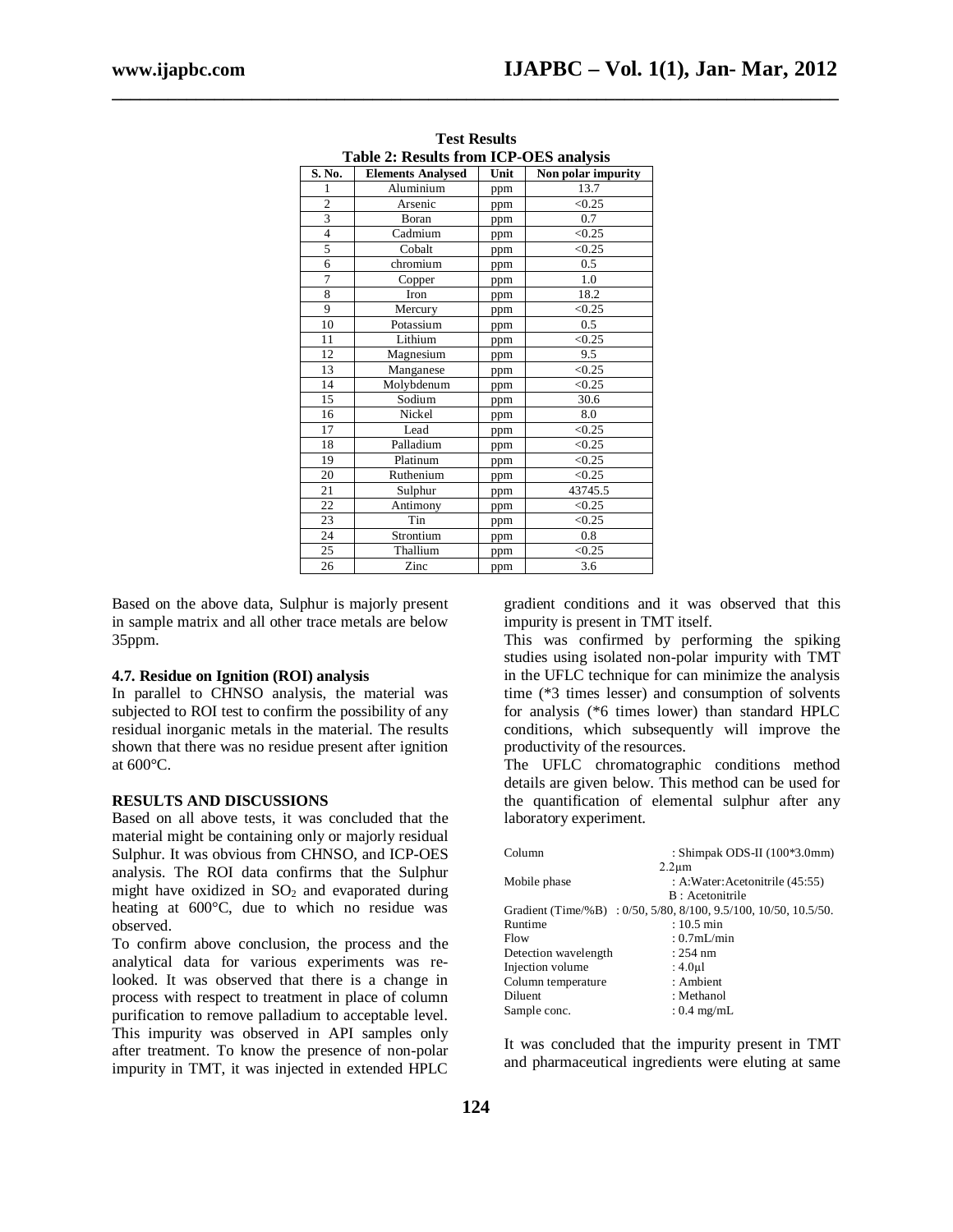retention time. The spiked UFLC chromatogram is attached below-



**\_\_\_\_\_\_\_\_\_\_\_\_\_\_\_\_\_\_\_\_\_\_\_\_\_\_\_\_\_\_\_\_\_\_\_\_\_\_\_\_\_\_\_\_\_\_\_\_\_\_\_\_\_\_\_\_\_\_\_\_\_\_\_\_\_\_\_\_\_\_\_\_\_\_\_\_\_\_**

**Fig. 3: Overlayed UFLC chromatogram of Unknown impurity and TMT impurity**

The inset in Table 3 is the calibration curve for a series of elemental sulfur standards and the API. The points represent the area of the elemental sulfur peak for standard solutions with concentrations of 20, 30, 60 and 80 mg/L. The line through the points represents the best linear fit to these data using the method of least squares. The excellent fit to the data (*r*2 ) 0.999 is an indication of the highly quantitative nature of the HPLC analysis. The relationship between analyte concentration and peak area is linear throughout the investigated range from approximately 20 to 400 mg/L.

|              | <b>Linearity of API STD</b>         |        |         |
|--------------|-------------------------------------|--------|---------|
| Conc.(mg/mL) | Level(%)                            | Area   | Average |
| 0.00200      | 50                                  | 58.46  | 58.65   |
|              |                                     | 58.85  |         |
|              |                                     | 87.84  |         |
| 0.00305      | 75                                  | 87.37  | 87.61   |
|              |                                     | 164.17 |         |
| 0.00601      | 150                                 | 164.12 | 164.14  |
|              |                                     | 234.46 |         |
| 0.00901      | 200                                 | 234.03 | 234.24  |
|              | <b>Linearity of Sulfur standard</b> |        |         |
| Conc.(mg/mL) | Level(%)                            | Area   | Average |
|              |                                     | 25.58  |         |
| 0.00201      | 50                                  |        | 25.44   |
|              |                                     | 25:30  |         |
| 0.00300      | 75                                  | 40.89  | 40.13   |
|              |                                     | 39.38  |         |
| 0.00600      | 150                                 | 72.92  | 72.92   |
|              |                                     | 72.93  |         |
| 0.00801      | 200                                 | 101.86 | 101.77  |
|              |                                     | 101.68 |         |

**Table 3: the calibration curve for a series of elemental sulfur standards and the API**

Quantification studies were performed by using UFLC for the impurity present in ingredient samples against standard Sulphur (Aldrich Make) and the results were captured in following table.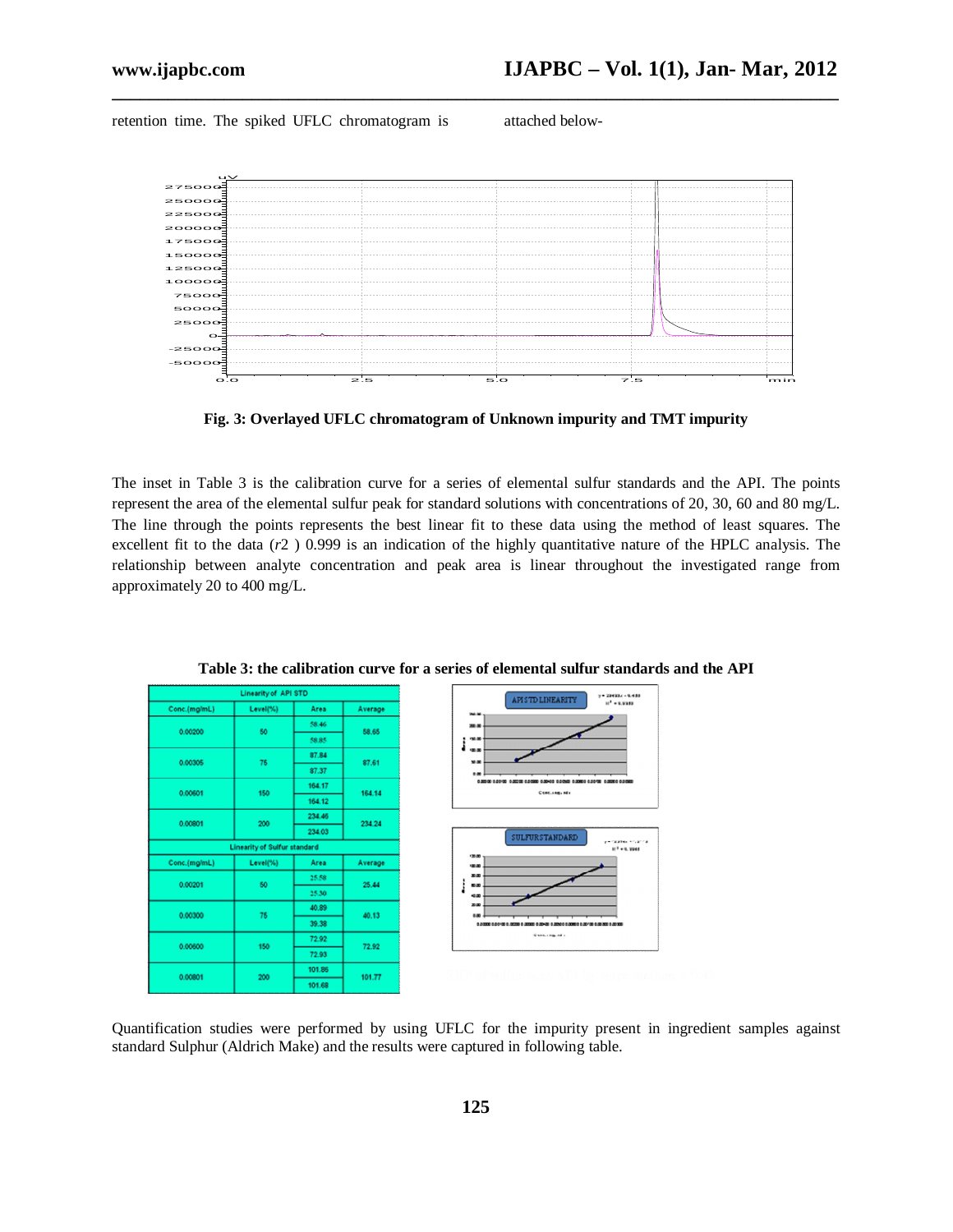| Quantification of Sulfur impurity in samples |                |                  |                  |                         |                                    |                 |              |                                         |
|----------------------------------------------|----------------|------------------|------------------|-------------------------|------------------------------------|-----------------|--------------|-----------------------------------------|
|                                              |                | Area             |                  |                         |                                    |                 |              |                                         |
|                                              | Standard-1     | 16416.00         |                  | Standard<br>potency (%) | 99.50                              | <b>STD</b> conc |              |                                         |
|                                              | Standard-2     | 16316.00         |                  | Wt. of STD              | 10.43                              | 0.0042          |              |                                         |
|                                              | Standard-3     | 16359.00         |                  |                         |                                    |                 |              |                                         |
|                                              | <b>AVERAGE</b> | 16363.67         |                  | <b>RRF</b> at<br>254nm  | 0.43                               |                 |              |                                         |
|                                              | $\rm SD$       | 50.16            |                  |                         |                                    |                 |              |                                         |
|                                              | %RSD           | 0.31             |                  |                         |                                    |                 |              |                                         |
| S.No.                                        | B.No           | Injection        | <b>AREA</b>      | Weight (in<br>mg)       | Assay on as is<br>basis $(\% w/w)$ | Avg.            | Sample conc. | %area after<br><b>RRF</b><br>correction |
| $\mathbf{1}$                                 | Batch-1        | $\mathbf{1}$     | 28986            | 39.78                   | 1.85                               | 1.84            | 0.3978       | 1.95                                    |
|                                              |                | $\overline{2}$   | 28828            | 39.78                   | 1.84                               |                 | 0.3978       |                                         |
| $\overline{2}$                               | Batch-2        | $\mathbf{1}$     | 424              | 40.16                   | 0.03                               | 0.03            | 0.4016       | 0.03                                    |
|                                              |                | $\overline{2}$   | 416              | 40.16                   | 0.03                               |                 | 0.4016       |                                         |
| 3                                            | Batch-3        | $\mathbf{1}$     | 547              | 19.78                   | $0.07\,$                           | 0.07            | 0.1978       | 0.07                                    |
|                                              | $\overline{2}$ | 536              | 19.78            | 0.07                    |                                    | 0.1978          |              |                                         |
| 4                                            | Batch-4        | $\mathbf{1}$     | 729.00           | 19.72                   | 0.09                               | 0.09            | 0.1972       | 0.10                                    |
|                                              | $\overline{c}$ | 721.00           | 19.72            | 0.09                    |                                    | 0.1972          |              |                                         |
| 5<br>Batch-5                                 |                | $\mathbf{1}$     | 12179.<br>$00\,$ | 40.78                   | 0.76                               |                 | 0.4078       | 0.77                                    |
|                                              | $\sqrt{2}$     | 12181.<br>$00\,$ | 40.78            | 0.76                    | 0.76                               | 0.4078          |              |                                         |

|  | Table 4: Quantification of sulphur with %area after RRF correction |  |  |  |  |
|--|--------------------------------------------------------------------|--|--|--|--|
|--|--------------------------------------------------------------------|--|--|--|--|

**\_\_\_\_\_\_\_\_\_\_\_\_\_\_\_\_\_\_\_\_\_\_\_\_\_\_\_\_\_\_\_\_\_\_\_\_\_\_\_\_\_\_\_\_\_\_\_\_\_\_\_\_\_\_\_\_\_\_\_\_\_\_\_\_\_\_\_\_\_\_\_\_\_\_\_\_\_\_**

### **CONCLUSION**

Based on all above results and discussions, it was concluded that the material might be containing only or majorly residual elemental sulfur. It was obvious from CHNSO and ICP-OES analysis. This HPLC and UPLC methods can be directly used for LC-MS analysis on need basis. The use of UFLC has proved that the method can minimize the analysis time (\*3 times lesser) and consumption of solvents for analysis (\*6 times lower) than standard HPLC

conditions, which subsequently will improve the productivity of the resources. This impurity was observed in API samples only after treatment with TMT. To know the presence of non-polar impurity in TMT raw material, it was injected in extended HPLC gradient conditions and it was observed that this impurity is present in TMT raw material itself.

### **REFERENCES**